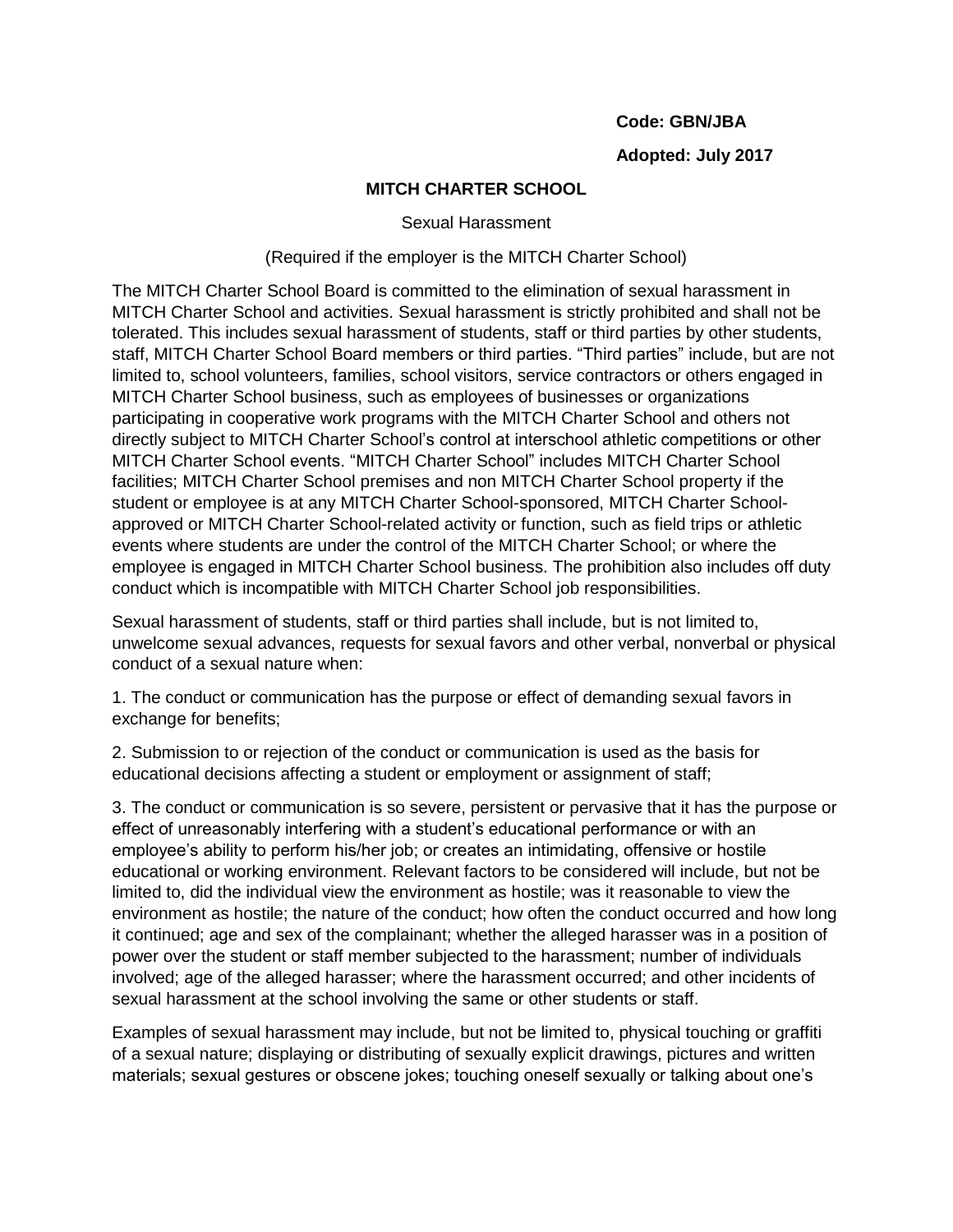sexuality in front of others; or spreading rumors about or rating other students or others as to appearance, sexual activity or performance.

All complaints about behavior that may violate this policy shall be promptly investigated. Any student, employee or third party who has knowledge of conduct in violation of this policy or feels he/she is a victim of sexual harassment must immediately report his/her concerns to the MITCH Charter School Executive Director or designee or compliance officer who has overall responsibility for all investigations. A student may also report concerns to a teacher who will promptly notify the appropriate MITCH Charter School administrator. The student and the student's family or staff member who initiated the complaint shall be notified of the findings of the investigation and, if appropriate, that remedial action has been taken.

The initiation of a complaint in good faith about behavior that may violate this policy shall not adversely affect the educational assignments or study environment of a student complainant or any terms or conditions of employment or work environment of the staff complainant. There shall be no retaliation by the MITCH Charter School against any person who, in good faith, reports, files a complaint or otherwise participates in an investigation or inquiry of sexual harassment.

It is the intent of the MITCH Charter School Board that appropriate, corrective action will be taken by the MITCH Charter School to stop the sexual harassment, prevent its recurrence and address negative consequences. Students in violation of this policy shall be subject to discipline up to and including expulsion and/or counseling or sexual harassment awareness training, as appropriate. The age and maturity of the student(s) involved and other relevant factors will be considered in determining appropriate action. Employees in violation of this policy shall be subject to discipline, up to and including termination and/or additional sexual harassment awareness training, as appropriate. Other individuals whose behavior is found to be in violation of this policy shall be subject to appropriate sanctions as determined and imposed by the MITCH Charter School Executive Director or designee or MITCH Charter School Board.

Additionally, the MITCH Charter School may report individuals in violation of this policy to law enforcement officials. Licensed staff, staff registered with the Teacher Standards and Practices Commission (TSPC) and those participating in practicum programs, as specified by Oregon Administrative Rules, shall be reported to TSPC.

The MITCH Charter School Executive Director or designee shall ensure appropriate periodic sexual harassment awareness training or information is provided to all supervisors, staff and students and that annually, the name and position of MITCH Charter School officials responsible for accepting and managing sexual harassment complaints, business phone numbers, addresses or other necessary contact information is readily available. This policy as well as the complaint procedure will be made available to all students, parents of students and staff. The MITCH Charter School's policy shall be posted in the MITCH Charter School.

The MITCH Charter School Executive Director or designee will establish a process of reporting incidents of sexual harassment.

# **END OF POLICY**

Legal Reference(s): ORS 338.115 (a); ORS 659.850; ORS 659A.006; ORS 659A.029; ORS 659A.030; OAR 584-020-0040; OAR 584-020-0041